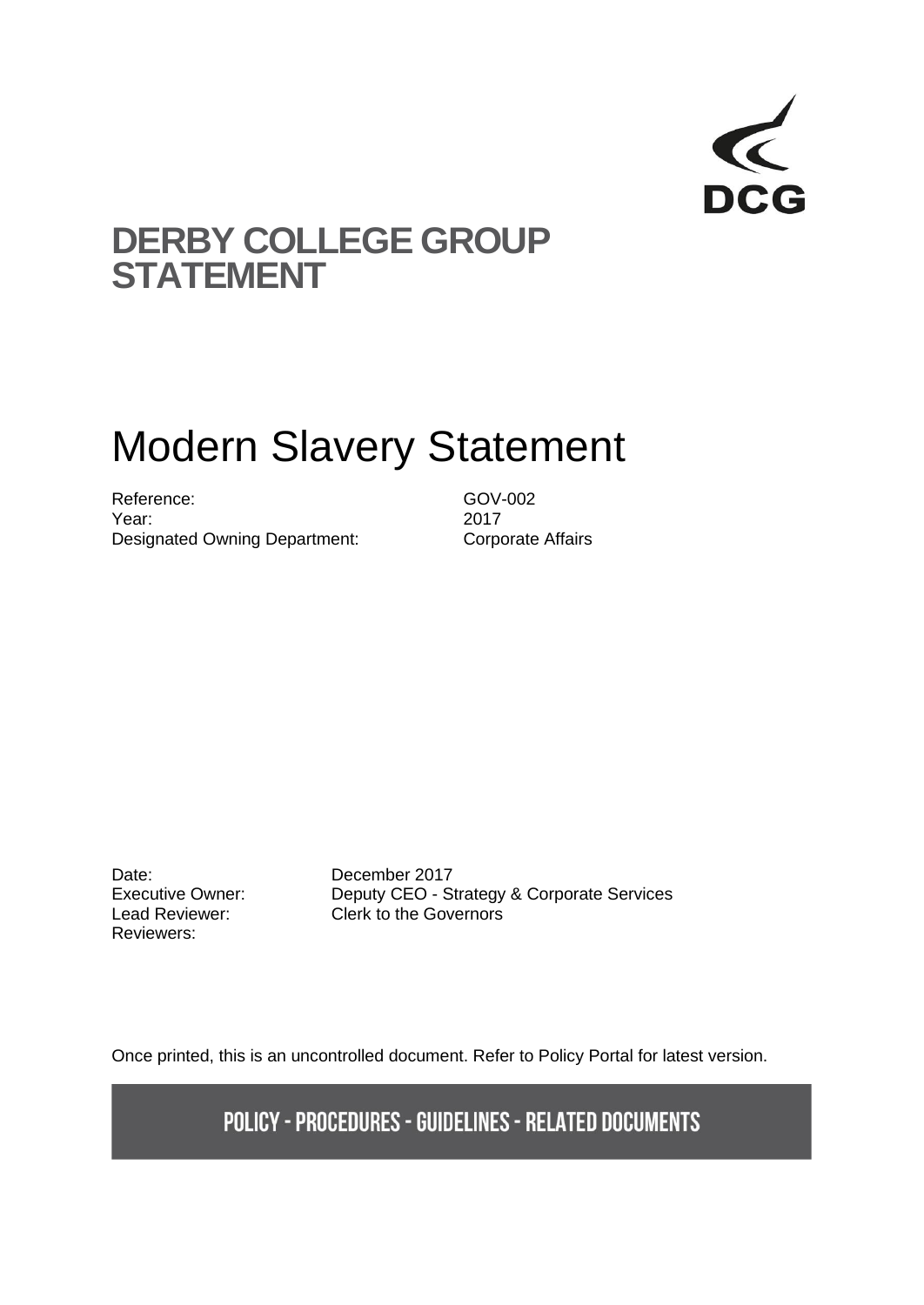#### **Modern Slavery Statement, December 2017**

Derby College is committed to tackling modern slavery and aims to do this by raising awareness and understanding of modern slavery and human trafficking amongst its employees and students, ensuring there is no modern slavery in the College's own business and the College's supply chains. The College considers modern slavery prevention as part of a broader human rights agenda and as such engages with the wider community to promote individuals' protection.

#### **Organisational Structure and Supply Chains**

#### Organisational Structure

Derby College's primary business is the provision of education and skills training to individual students, employers and their employees and school pupils. In addition, the College provides nursery care for children up to the age of **four**. Other activities include the leasing of premises for conference and events through a College subsidiary – MBS Limited. The College is based in Derbyshire and operates from four main campuses – two within the City of Derby and two within the County of Derbyshire. The College also provides community education in an outreach centre in the City of Derby and works directly on employer premises in the East and West Midlands.

#### Employees and Supply Chain

The College and its subsidiary employs a range of suppliers, including seasonal and sessional employees. A breakdown for 2016/17 is provided below:

- 950 permanent Derby College employees, of which 46% were academic;
- 55 sessional staff assigned to Derby College for its main business of education and skills training;
- 80 temporary/seasonal employees of MBS Limited
- Around 4,000 suppliers and sub-contractors

#### **Responsibility for Anti-Slavery Initiatives**

The College's Deputy Chief Executive takes overall responsibility for supporting and overseeing antislavery initiatives, and focussed responsibility is assigned as follows:

Student Engagement – Head of Ilkeston and Student Support Services Employee Engagement – Director of Human Resources Supplier Engagement – Procurement Manager

#### **Policies**

The College has a review cycle for all policies and plans to incorporate expectations of College employees, suppliers and others, as appropriate, at review stages. Policies currently in place that incorporate elements aimed at supporting the abolition of modern slavery are the Code of Conduct for College Employees and the Recruitment and Selection Policy. In addition, where a tender process takes place to appoint a new supplier, alongside standard questions, questions and requirements around social responsibility, sourcing and modern slavery have been incorporated in 2017/18.

During the academic year 2017/18 the College plans to include statements to reflect the expectations contained within the Modern Slavery Act in the College's Public Interest Disclosure Policy and the Suppliers' Handbook.

#### **Due Diligence**

Given the nature of its core business, the College does not deem modern slavery and human trafficking as high risk. However, the College engages in activities aimed at tackling modern slavery and human trafficking and places a priority on raising awareness amongst its largest cohort of students, as part of positive citizenship, and those employer partners who support the College's students. In addition, the College pays regard to its own staffing and supply chain and policies have been revised to incorporate expectations associated with tackling modern slavery and human trafficking.